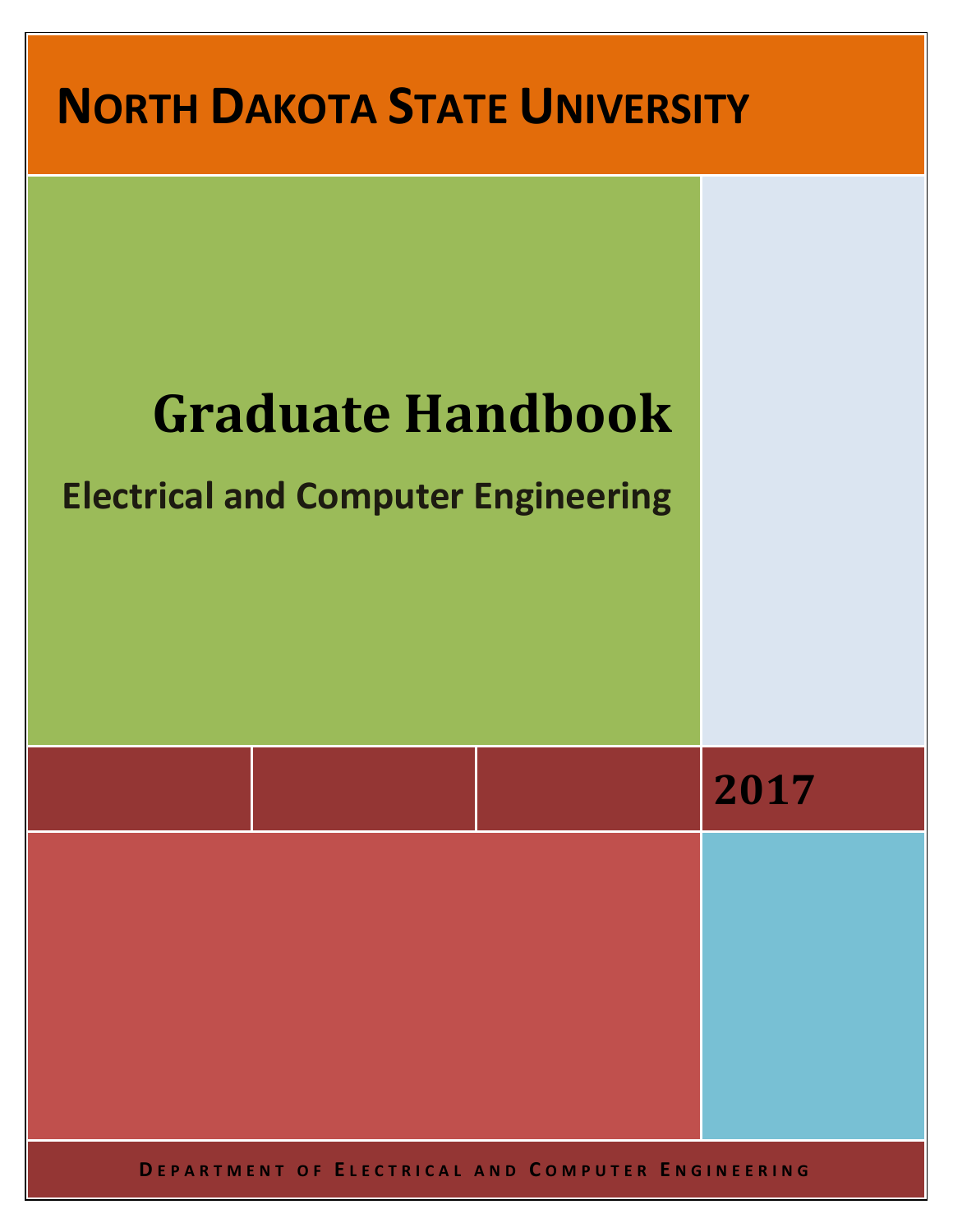# **Contents**

| 1. Program Overview             |                                             | 4  |
|---------------------------------|---------------------------------------------|----|
| 2. Application Process          |                                             | 4  |
| 2.1 Eligibility                 |                                             | 4  |
| 2.2 Deadlines                   |                                             | 4  |
| 2.3 Admission Requirements      |                                             | 4  |
| A. TOEFL Requirements           |                                             | 4  |
| <b>B. GRE Requirements</b>      |                                             | 5  |
| 2.4 Notification of Acceptance  |                                             | 5  |
| 2.5 Financial Aid               |                                             | 5  |
|                                 | 2.6 Evaluation of Communication Proficiency | 6  |
| 3.<br>Master of Science Program |                                             | 6  |
| 3.1 Program Objectives          |                                             | 6  |
| 3.2 Coursework                  |                                             | 6  |
| 3.3 Transfer Credits            |                                             | 6  |
| 3.4 Plan of Study               |                                             | 7  |
| 3.5 M.S. Thesis                 |                                             | 8  |
| 3.6 Final M.S. Thesis Defense   |                                             | 8  |
| 3.7 Publication Requirement     |                                             | 9  |
| 3.8 Submission of Final Thesis  |                                             | 9  |
| 4.                              | Master of Engineering (M.E.) Program        | 9  |
| 4.1 Program Objectives          |                                             | 9  |
| 4.2 Coursework                  |                                             | 9  |
| 4.3 Transfer Credits            |                                             | 10 |
| 4.4 Plan of Study               |                                             | 10 |
| 4.5 Preparing for Graduation    |                                             | 10 |
| 5.                              | Doctor of Philosophy (Ph.D.) Program        | 10 |
| 5.1 Program Objectives          |                                             | 10 |
| 5.2 Coursework                  |                                             | 10 |
| 5.3 Transfer Credits            |                                             | 11 |
| 5.4 Plan of Study               |                                             | 11 |
| 5.5 Qualifying Exam             |                                             | 11 |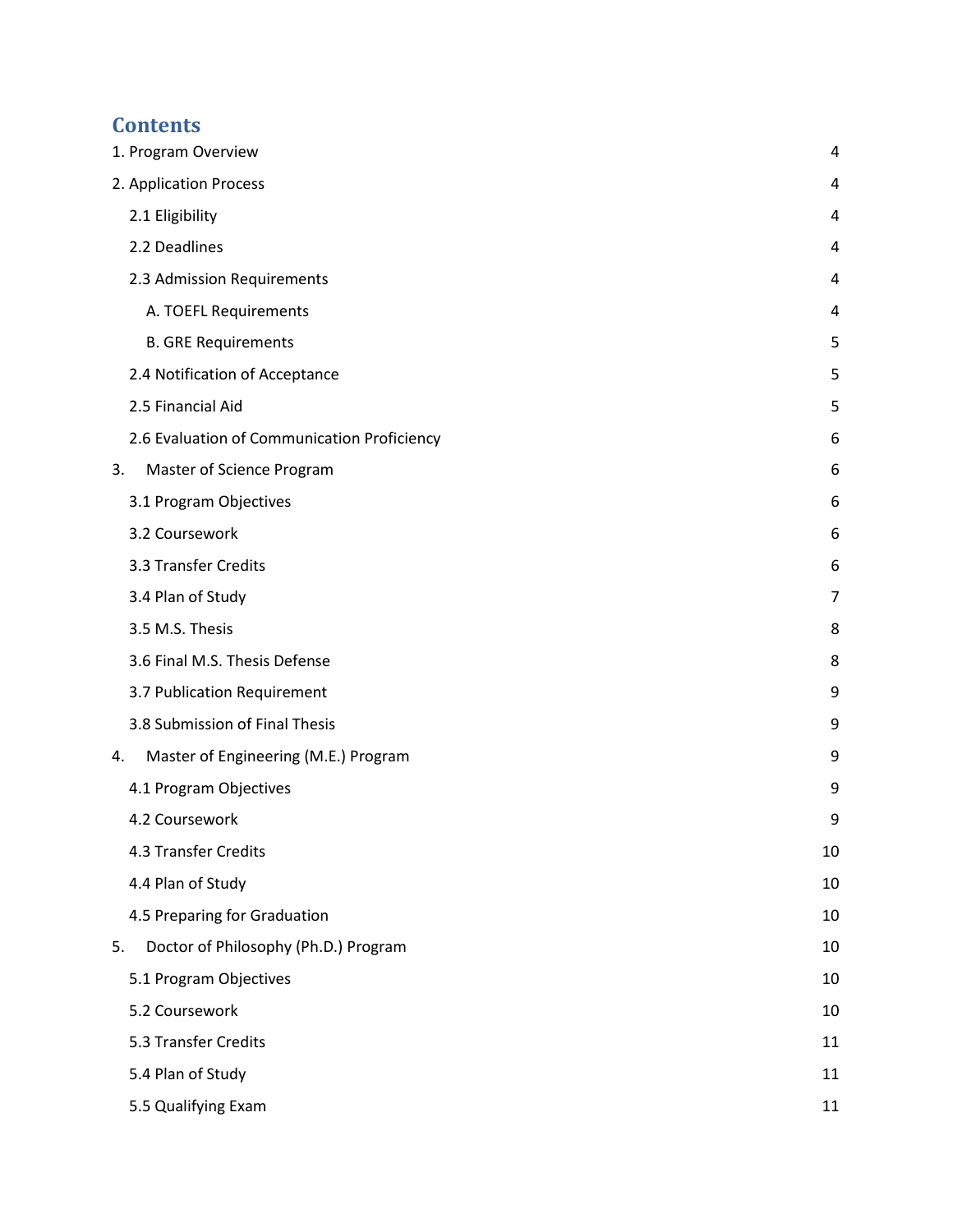|    | 5.6 Candidacy Exam                       | 12 |
|----|------------------------------------------|----|
|    | 5.7 Dissertation Defense                 | 12 |
|    | 5.8 Publications                         | 13 |
|    | 5.9 Submission of Final Dissertation     | 13 |
| 6. | <b>General Graduate Student Policies</b> | 14 |
|    | 6.1 Code of Academic Integrity           | 14 |
|    | 6.2 Credit Load                          | 14 |
|    | 6.3 Academic Standing                    | 15 |
|    | 6.4 Termination                          | 15 |
|    | 6.5 Faculty Advisor                      | 16 |
|    | 6.6 Switching Major Advisors             | 16 |
|    | 6.7 Switching Between Degrees            | 17 |
|    | 6.8 Graduate Assistant Expectations      | 17 |
|    | 7. Research Areas                        | 18 |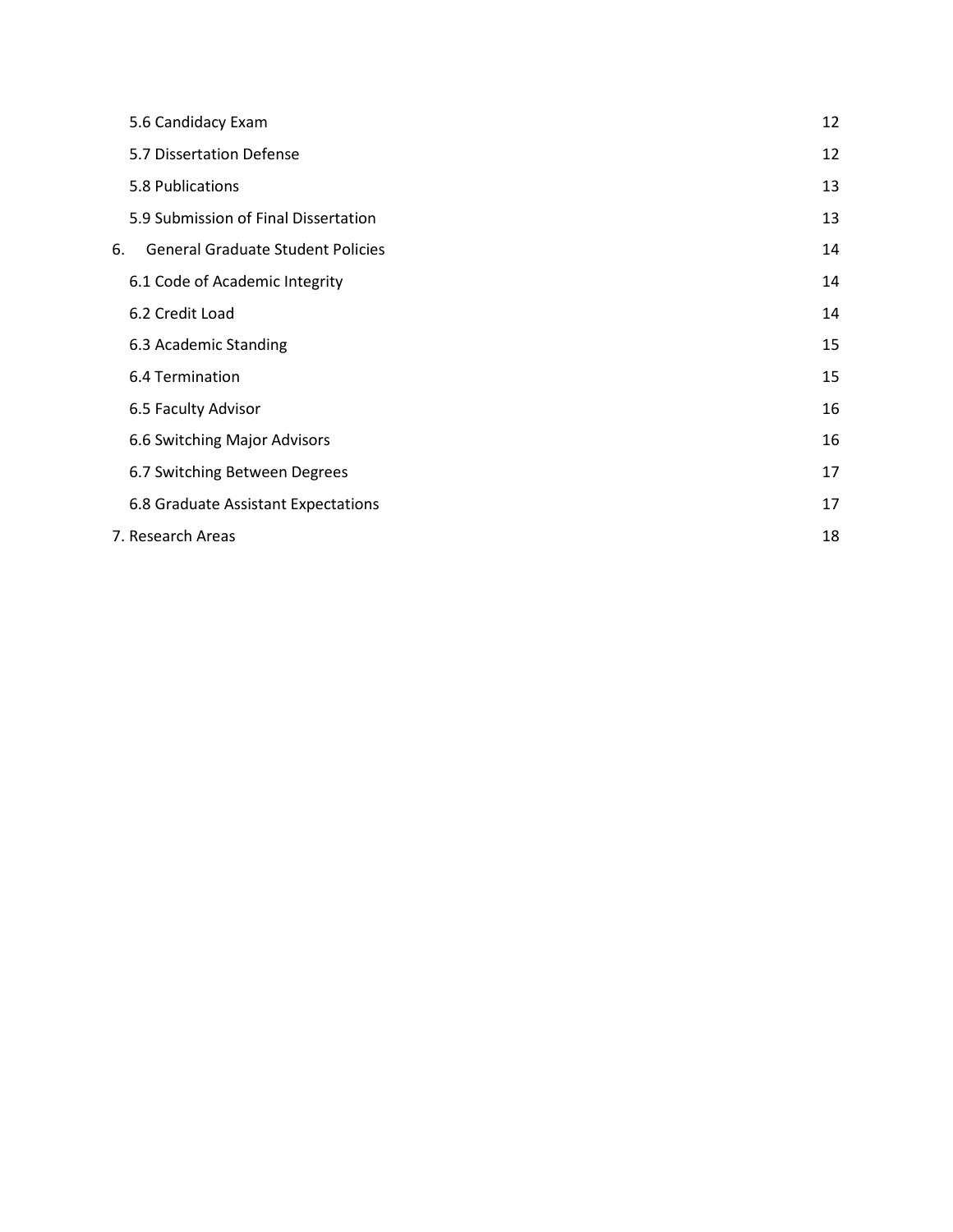## <span id="page-3-0"></span>**1. Program Overview**

The Department of Electrical & Computer Engineering (ECE) at North Dakota State University (NDSU) offers three graduate degrees in Electrical & Computer Engineering: Master of Science (M.S.), Master of Engineering (M.E.), and Doctor of Philosophy (Ph.D.). This handbook includes the policies and procedures that apply specifically to the ECE graduate program. Relevant graduate school policies are included here for convenience. Students must also refer to the documentation provided by the NDSU Graduate School for the policies and procedures that apply to all graduate students.

## <span id="page-3-1"></span>**2. Application Process**

All applicants are required to submit an online application with all supporting materials to the NDSU Graduate School. The entire application process is managed online (follow [https://app.applyyourself.com/AYApplicantLogin/fl\\_ApplicantConnectLogin.asp?id=ndusndsugr](https://app.applyyourself.com/AYApplicantLogin/fl_ApplicantConnectLogin.asp?id=ndusndsugr) for instructions).

Please **DO NOT** mail application materials to the Department.

## <span id="page-3-2"></span>**2.1 Eligibility**

Applicants must possess a Bachelor's or Master's degree in Electrical Engineering or Computer Engineering from an institution recognized by NDSU. Those who do not have such a degree may be admitted into the NDSU ECE graduate program, but may be required to complete some undergraduate deficiency courses prior to enrolling in graduate courses.

### <span id="page-3-3"></span>**2.2 Deadlines**

ECE accepts applications for both spring and fall. The deadlines are October 15 for spring and February 28 for fall.

### <span id="page-3-4"></span>**2.3 Admission Requirements**

#### <span id="page-3-5"></span>**A. TOEFL Requirements**

• If you are an international applicant:

The TOEFL or IELTS is required. The Graduate School requires a minimum TOEFL score of 525 (paperbased) or 71 (Internet-based), or a minimum IELTS score of 6. To qualify for departmental support with a Graduate Teaching Assistantship (GTA) or grader position, the minimum requirements are:

| Position | <b>TOEFL Total</b> | <b>TOEFL Speaking</b> | <b>TOEFL Writing</b> | <b>IELTS</b> |
|----------|--------------------|-----------------------|----------------------|--------------|
| Grader   | 79                 | 19                    |                      | 6.5          |
| ΠA       | 81                 | 23                    |                      |              |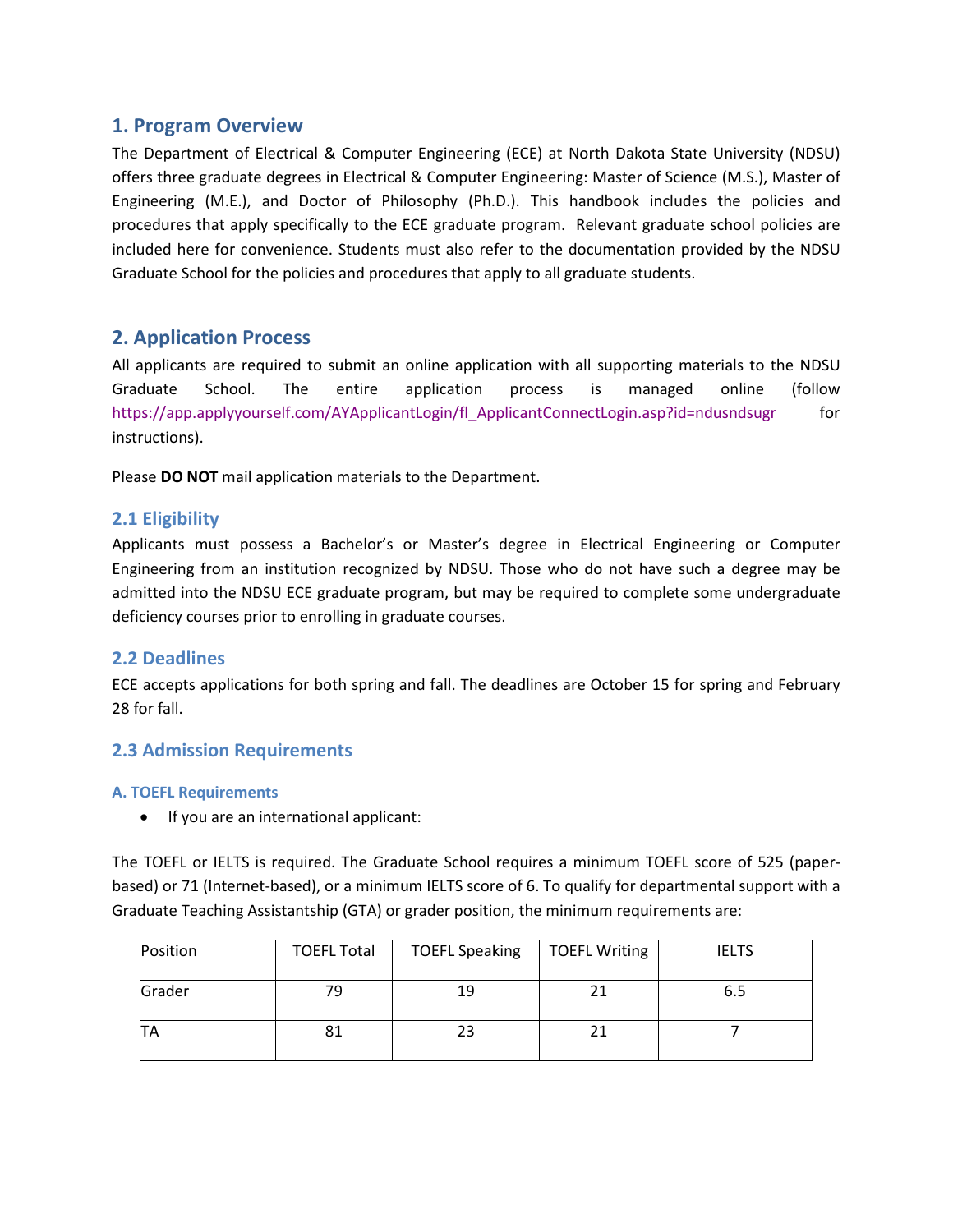• If you are a domestic applicant:

Domestic applicants and international applicants possessing a U.S. bachelor's degree or higher are exempt from TOEFL/IELTS requirements provided their U.S. degree included a minimum of two years in residence.

#### <span id="page-4-0"></span>**B. GRE Requirements**

#### *There are two avenues to be admitted as an ECE M.S. or Ph.D. student:*

The *preferred avenue* is to contact and work with an NDSU ECE Professor before coming to NDSU, such that the professor recommends you for admittance into the program. Each professor will have different expectations for the amount and type of work he/she will require you to do in order for him/her to recommend you for admittance into the NDSU ECE graduate program. Please look at each faculty's website [\(http://www.ndsu.edu/ece/people/faculty/\)](http://www.ndsu.edu/ece/people/faculty/) and contact a faculty member working in a research area in which you are interested in pursuing your graduate studies.

A *secondary avenue* is to have a GRE score of at least 145 Verbal and 155 Quantitative and a minimum GPA of 3.0 on your latest Electrical Engineering or Computer Engineering degree, either B.S. or M.S. The GRE subject area test is not required.

**To be admitted as an ECE M.E. student, you must have a GRE score of at least 145 Verbal and 155 Quantitative and a minimum GPA of 3.0** on your Electrical Engineering or Computer Engineering B. S. degree. The 3.0 minimum GPA admission requirement may be waived for M.E. students with substantial ECE industry experience. The GRE subject area test is not required.

## <span id="page-4-1"></span>**2.4 Notification of Acceptance**

Application reviews are conducted in the first week of April for fall admissions and the first week of November for spring admissions. Applicants are then electronically notified by the graduate school.

### <span id="page-4-2"></span>**2.5 Financial Aid**

Support for graduate students can come from the ECE department or through research grants. Any graduate student working 10 or more hours for the department (or any other department) at NDSU may receive a tuition waiver in addition to their salary. Federal regulations prohibit graduate students working more than 20 hours per week for the university.

Students with quarter-time (10 hours/week) support in the form of a GTA or GRA (Graduate Research Assistant) automatically receive a full tuition waiver. Most GTAs are typically offered quarter-time appointments plus a grader position for additional salary. GRA appointments are typically half-time (20 hours/week). Stipends for RAs range from \$1,000 to \$1,500 per month for M.S. students, and typically \$1,500 per month or higher for doctoral students. For additional funding opportunities, please see: [http://www.ndsu.edu/gradschool/current\\_students/fellowships\\_and\\_awards/.](http://www.ndsu.edu/gradschool/current_students/fellowships_and_awards/)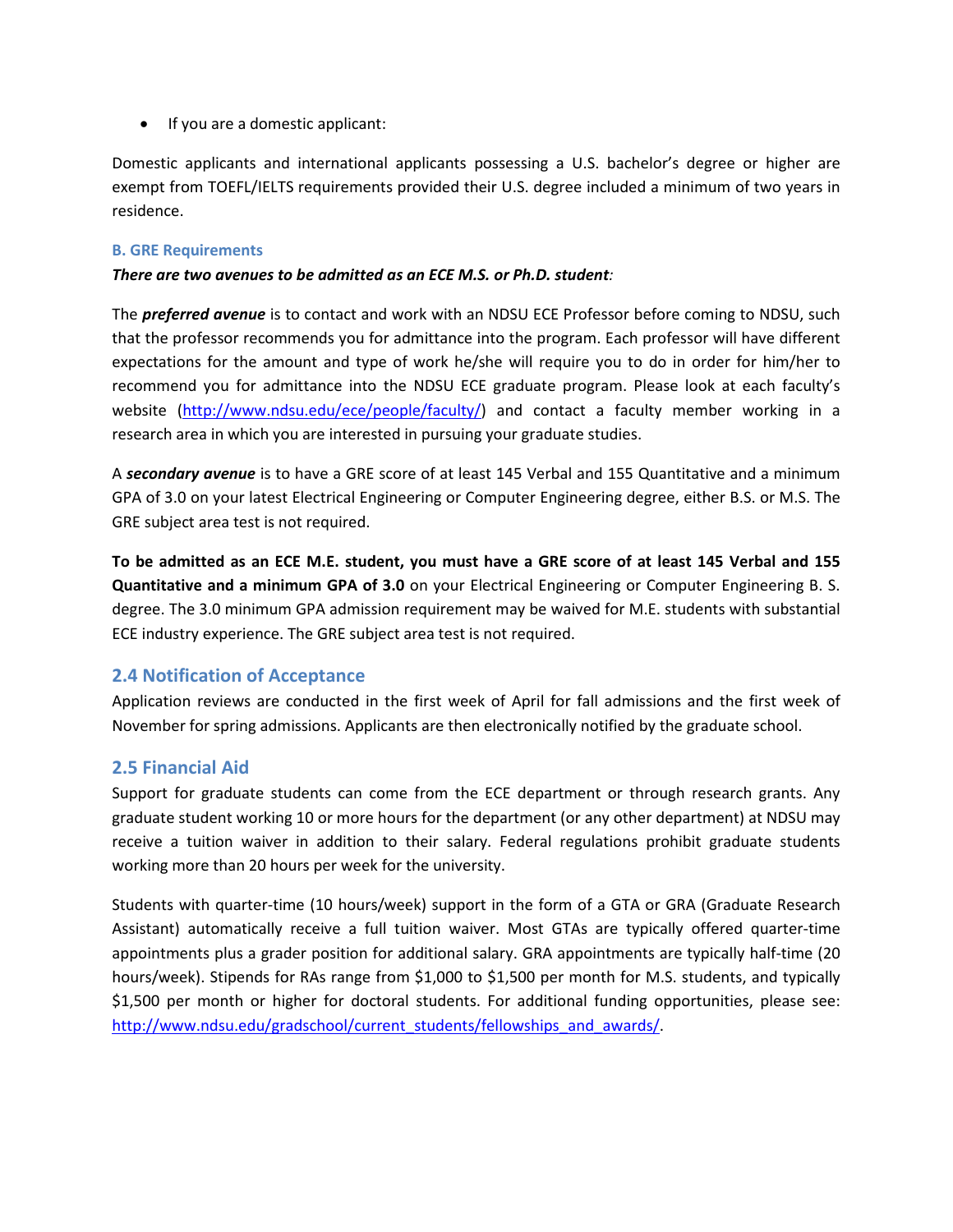## <span id="page-5-0"></span>**2.6 Evaluation of Communication Proficiency**

Per graduate school policy, all students awarded a GTA involving any type of teaching responsibility, including lectures, labs, or tutoring shall be evaluated with respect to overall communication proficiency during the 3rd week of the first semester of his or her teaching duties.

ECE will conduct such an evaluation (before the third week) for technical (lab) and communication proficiency, and declare either satisfactory or unsatisfactory. In the latter case, the department in consultation with the graduate school will review the terms of the assistantship initially offered to the student and enforce remedial measures.

## <span id="page-5-1"></span>**3. Master of Science Program**

## <span id="page-5-2"></span>**3.1 Program Objectives**

The M.S. program is designed to strengthen a student's understanding in the broad field of ECE, while providing the student with in-depth knowledge in at least one area of ECE, and introduce a student to the research process. A graduate of the M.S. ECE program is perfectly poised to continue graduate studies in a Ph.D. program or pursue an ECE career in industry, starting in a better position with a higher salary than a B.S. graduate. *An M.S. student who has received any form of support from NDSU (e.g., GTA, GRA, grader, fellowship, etc.) is NOT allowed to switch to an M.E. degree. An M.S. student who has not received any support from NDSU may switch to an M.E. degree only after receiving written approval from his/her major advisor.*

### <span id="page-5-3"></span>**3.2 Coursework**

A minimum of 6 credit hours of M.S. thesis (ECE 798), and a minimum of 24 credit hours of graduate coursework subject to the following limitations and approved by the student's supervisory committee:

- including ECE 702 (1 credit hour), to be taken in the first year
- including at most 6 hours of independent study, 796 or 896
- including at least 15 hours of ECE courses
- including at least 6 hours of didactic ECE 7xx courses, which excludes ECE 796
- students who complete the BS/MS program at NDSU with a GPA of 3.5 or above may count up to 6 hours of graduate level ECE courses taken during their B.S. program toward this requirement

### <span id="page-5-4"></span>**3.3 Transfer Credits**

All graduate credits used to meet the requirements of an M.S. degree must be approved by the supervisory committee, the ECE graduate coordinator, the academic dean, and the Dean of the Graduate School. A candidate for the M.S. degree must petition in order to transfer up to a maximum of 9 semester hours of graduate credit from another institution to satisfy course requirements on their plan of study. A student may use up to 9 credit hours taken as a non-degree NDSU graduate student towards the degree.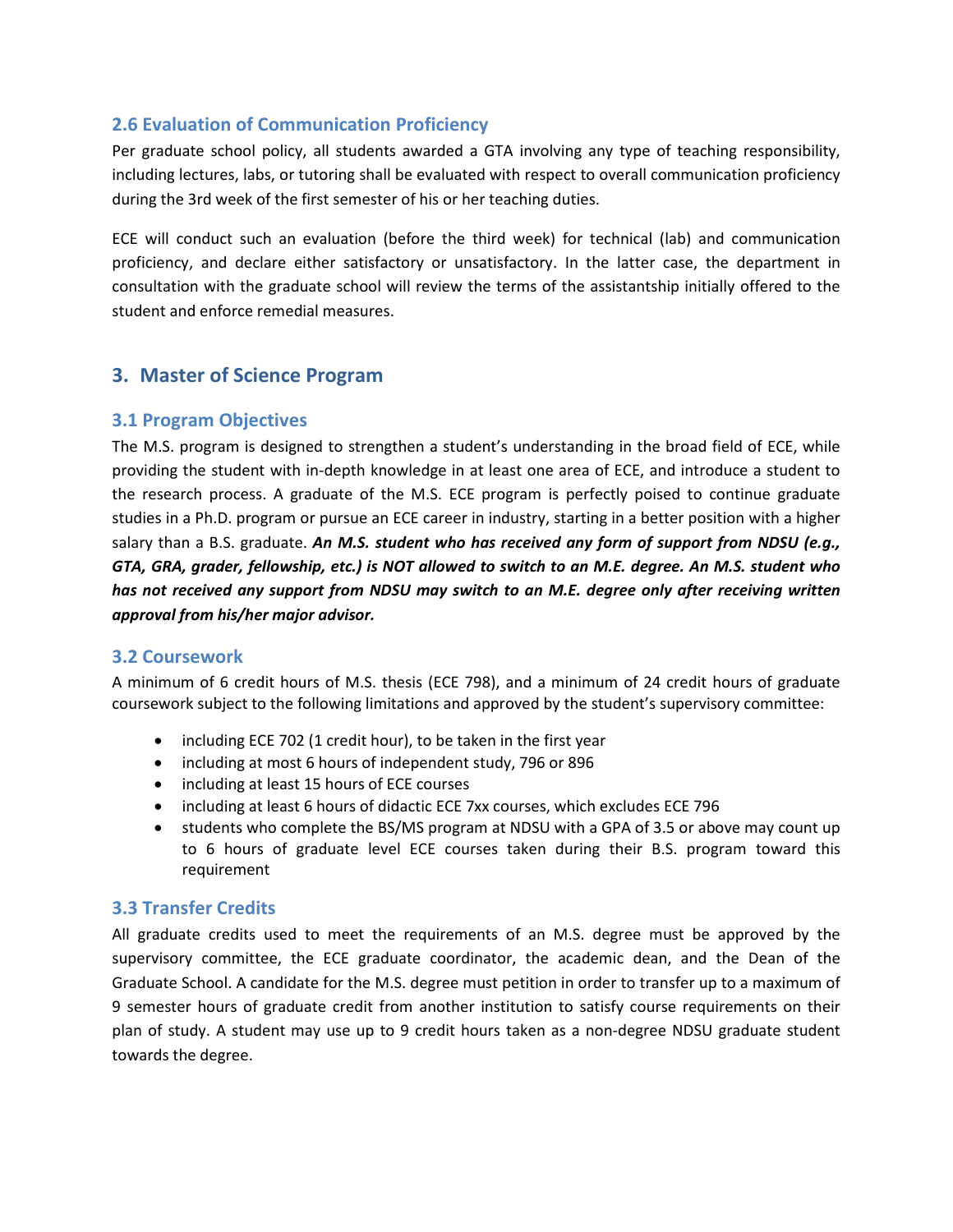## <span id="page-6-0"></span>**3.4 Plan of Study**

The plan of study is comprised of two main items:

- Course selection (subject to the regulations described in 3.2 above) deemed necessary to prepare the student. This is developed primarily by the student and his/her major advisor, and requires approval by the student's supervisory committee.
- A supervisory committee: The committee is constituted per graduate school policy as follows:

The committee will have at least four members. The members consist of:

- The major adviser, who must be a full or associate member of the graduate faculty. The student selects the adviser with approval of the ECE graduate coordinator and the Dean of the Graduate School. The major adviser-student relationship must be a mutually acceptable one. The major adviser will act as the chair of the student's supervisory committee and will be in charge of the Plan of Study. The remaining members of the committee must be agreed upon by the student, the major adviser, and the Dean of the Graduate School.
- A second member, who must be a full or associate member of the graduate faculty.
- A third member, who could be either a faculty member or a qualified off-campus expert in the field. If this committee member is not a full or associate member of the graduate faculty, the approval of the Dean of the Graduate School is required. Approval by the dean requires a recommendation from the ECE graduate coordinator accompanied by rationale and a curriculum vitae.
- The Graduate School appointee, who must be a full member of the NDSU graduate faculty from outside the student's program. This appointment is made by the Dean of the Graduate School, but suggestions as to whom the appointee might be are welcome. The role of the Graduate School appointee is to ensure that the student's Plan of Study follows Graduate School guidelines and that other Graduate School policies are observed. The Graduate School appointee also ensures that the expectations for the student's performance are reasonable and that interactions with the supervisory committee are conducted on a professional basis.

NOTE: Other qualified individuals may participate as committee members following approval by the Graduate Dean upon a recommendation, accompanied by rationale and curriculum vitae, by the ECE graduate coordinator and academic dean.

The supervisory committee agreed upon by the major adviser and student, and approved by the ECE graduate coordinator and the academic dean shall be recommended to the Dean of the Graduate School for final approval.

Per graduate school policy, the plan of study must be approved by the ECE graduate coordinator and the Dean of the Graduate School. It must be submitted to the Graduate School for approval not later than the term immediately after the supervisory committee is formed and must be filed in the Graduate School prior to scheduling the final examination. Revisions may be made later as advisable and necessary, but must be approved by the student, all supervisory committee members, the ECE graduate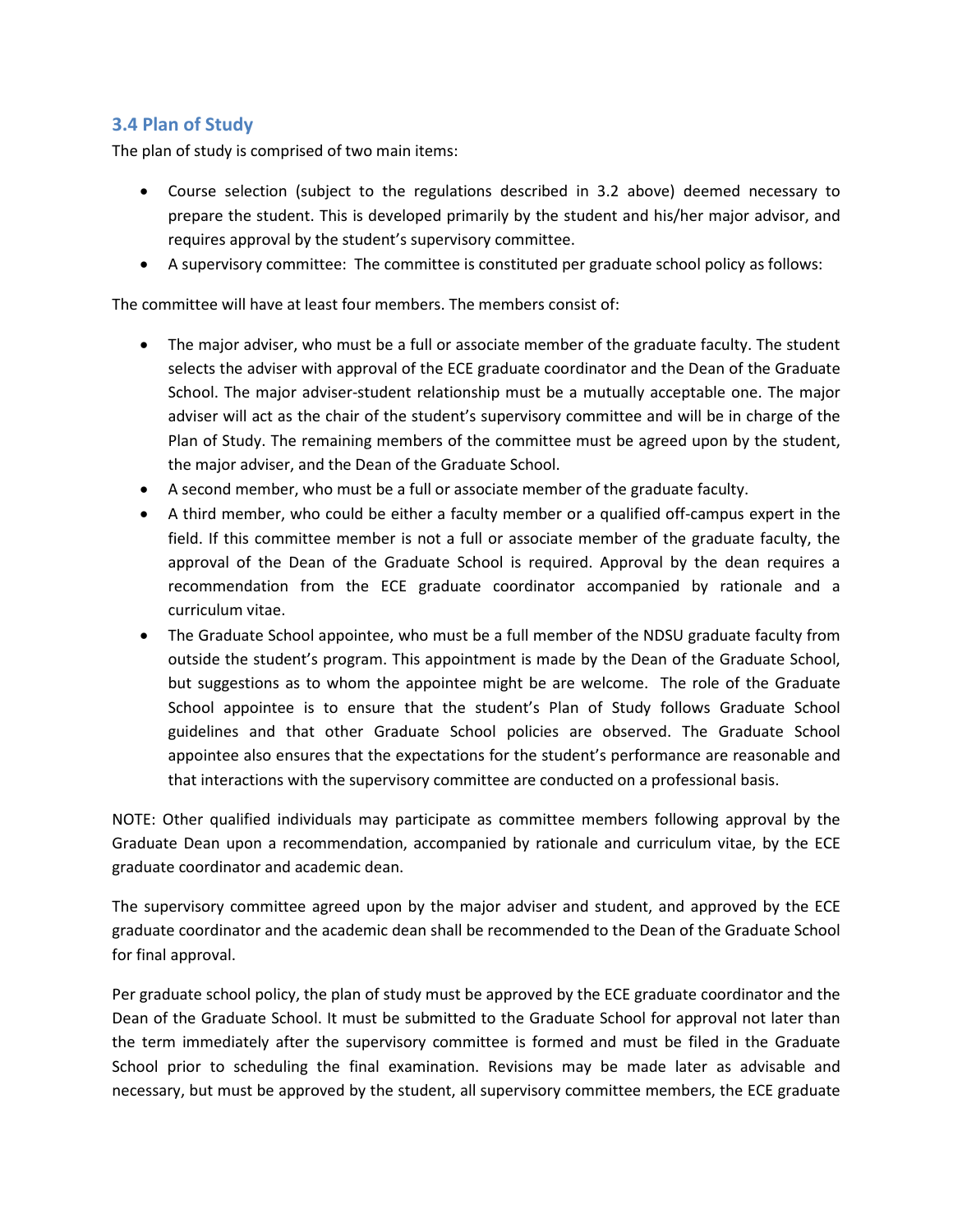coordinator, and the graduate dean. The graduate dean will officially notify the student, supervisory committee, and ECE graduate coordinator of all changes.

The complete policy is noted at [\(http://www.ndsu.edu/gradschool/graduate\\_bulletin/graduate\\_school\\_policies/masters/#c75245\)](http://www.ndsu.edu/gradschool/graduate_bulletin/graduate_school_policies/masters/%23c75245)

## <span id="page-7-0"></span>**3.5 M.S. Thesis**

This degree is research oriented and the student is expected to make original contributions to the field of study. This final thesis often includes:

- A problem statement (the objective or hypothesis of the thesis),
- An explanation of the current state-of-the-art relevant to this problem, and
- Presentation of the new knowledge created by the student in meeting this objective or testing this hypothesis.
- M.S. thesis work must be of significant quality and novelty to warrant publication in an appropriate peer-reviewed conference or journal. Hence, an M.S. thesis student must work closely with both their major advisor and supervisory committee as they progress on their research. Significant guidance from the student's major advisor and supervisory committee is expected since this is often a student's first exposure to the research process.

## <span id="page-7-1"></span>**3.6 Final M.S. Thesis Defense**

The candidate shall pass a final oral examination before being awarded the M.S. degree. The supervisory committee shall serve as the examining committee of which the major adviser shall serve as chair. Substitutions must be approved by the Dean of the Graduate School.

The final examination shall cover the thesis and knowledge fundamental thereto. The candidate shall prepare for each member of the committee a written statement describing the Plan of Study, i.e., a list of courses, instructors, credits, grades, and dates taken. Permission to schedule the examination must be requested of the Graduate School by the student's major adviser using the Request to Schedule Examination form. **The request to schedule must be received by the Graduate School at least two (2) weeks prior to the examination.** Notification by the Graduate School will confirm the scheduled examination.

The thesis in a near final form must be given to the committee members no fewer than seven (7) days prior to the examination. If this seven (7) day stipulation cannot be met, the student must either secure the concurrence of all committee members or reschedule the examination. At the conclusion of the examination, the examining committee shall record, in writing, approval or disapproval. The Report of Final Exam must be filed with the Graduate School within seven (7) days of the exam.

Continuous enrollment is required until all degree requirements are completed, including submitting final copies of the thesis. *You have 7 years from the day you start to complete your M.S. degree.* To participate in commencement, the student must have passed the final examination seven days prior to the commencement ceremony.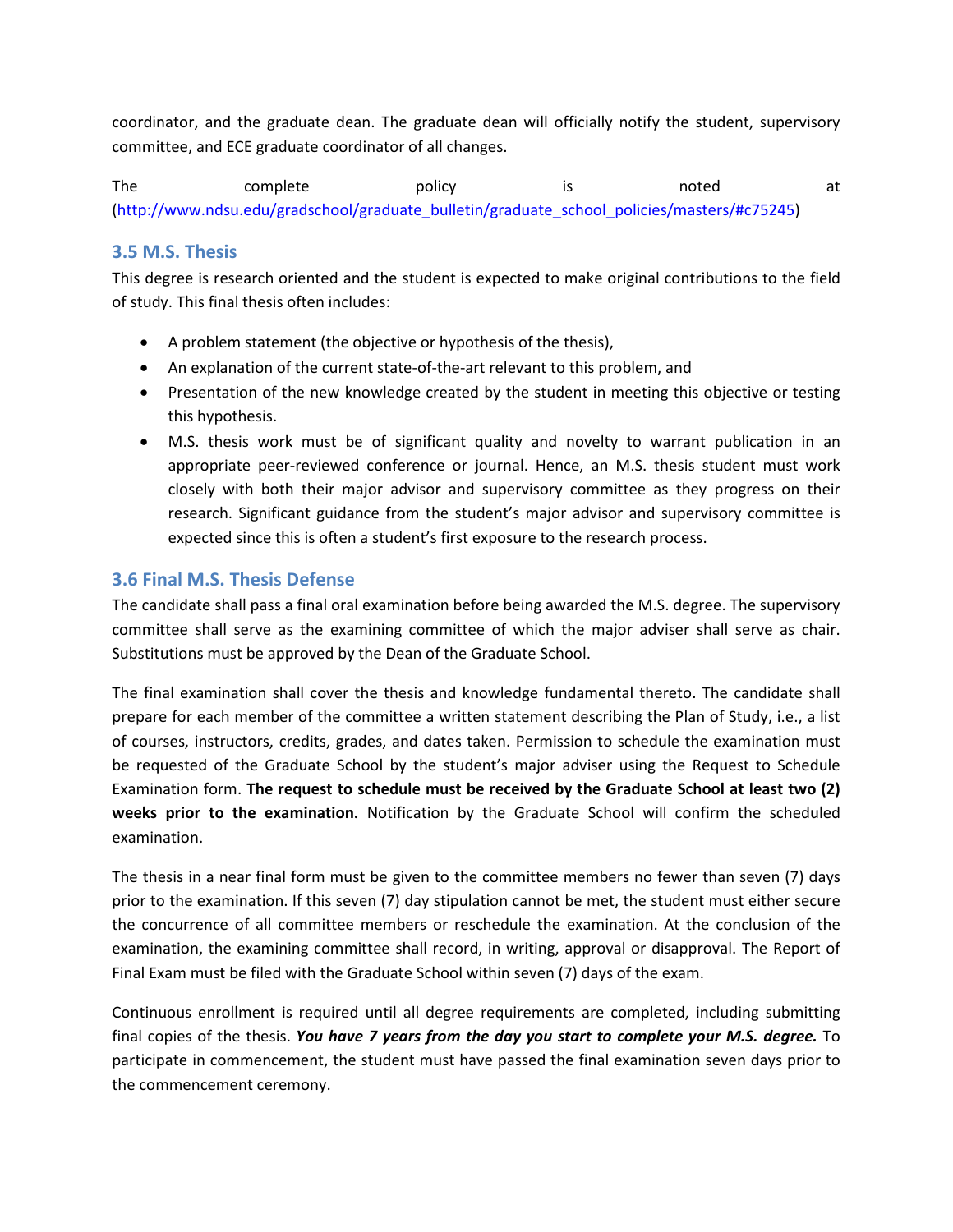#### <span id="page-8-0"></span>**3.7 Publication Requirement**

*All M.S. students are required to submit their work to at least one peer reviewed journal or conference prior to their final thesis defense.* Acceptable journals/conferences are left up to the student's major advisor and supervisory committee.

#### <span id="page-8-1"></span>**3.8 Submission of Final Thesis**

After the final examination, the student incorporates into the thesis corrections suggested at the oral examination. The student, major adviser, and ECE graduate coordinator then sign the Checklist for Dissertations, Theses, and Papers; and one copy of the thesis, printed on regular paper, is presented to the Graduate School for approval. This copy must be accompanied by a receipt from the Customer Account Services for the completion package. After approval, 5 final copies of the thesis, on the required paper, are to be presented, unbound, to the Graduate School. Two bound copies of the thesis go to the university library. The remaining 3 bound copies are for the student, the student's adviser, and the ECE Department.

The student will have 1 year from the date of the final examination to deliver the 5 final copies to the Graduate School and complete all other degree requirements. Should the thesis not be deposited as specified, or any other degree requirements not be completed, the student must retake the final examination. If a period of time two years or greater lapses before the final copies are submitted, the student must reapply to the Graduate School and must register for a minimum of 2 credit hours. Degree date is based on the date when **final** copies are submitted to the Graduate School.

## <span id="page-8-2"></span>**4. Master of Engineering (M.E.) Program**

### <span id="page-8-3"></span>**4.1 Program Objectives**

The M.E. is a coursework only program designed for students who are typically working in industry, to strengthen a student's understanding in the broad field of ECE, and potentially provide the student with in-depth knowledge in one or more ECE areas, depending on the student's selection of courses. A graduate of the M.E. ECE program is well poised to pursue an ECE career in industry, in a better position with a higher salary than a B.S. graduate. **Students in the M.E. program are not eligible to receive support from NDSU in the form of teaching assistantships, research assistantships, or tuition waivers. M.E. students are eligible to switch to an M.S. degree only if an ECE faculty member agrees to be their major advisor.**

### <span id="page-8-4"></span>**4.2 Coursework**

A minimum of 30 credit hours of graduate coursework subject to the following limitations and approved by the graduate coordinator:

- including at most 6 hours of independent study, 796 or 896
- including at least 18 hours of ECE courses
- including at least 12 hours of 7xx/8xx courses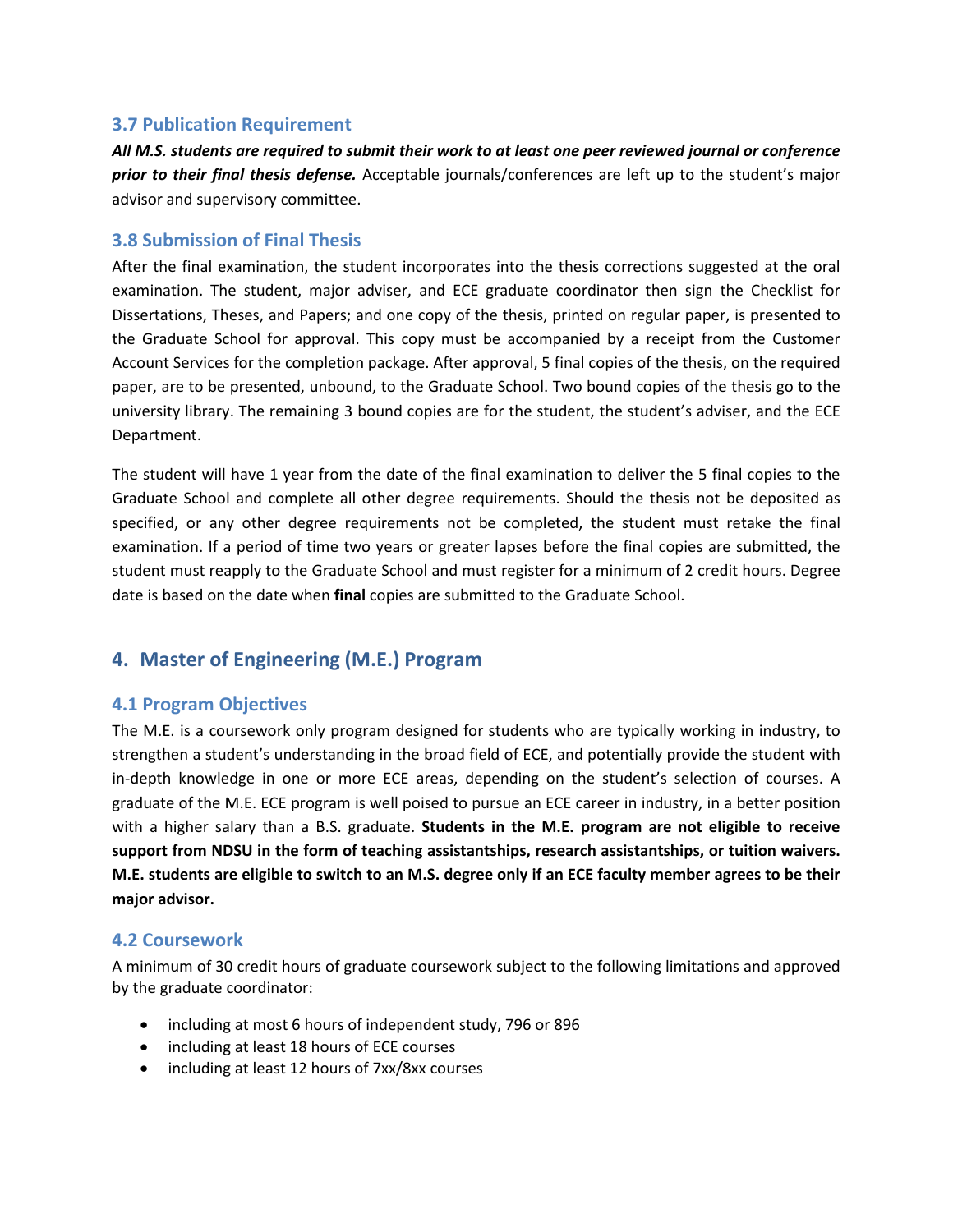• students who complete the combined BS/MS program at NDSU with a GPA of 3.5 or above may count up to 6 hours of graduate level ECE courses taken during their B.S. program toward this requirement

## <span id="page-9-0"></span>**4.3 Transfer Credits**

All graduate credits used to meet the requirements of a M.E. degree must be approved by the ECE graduate coordinator, the academic dean, and the Dean of the Graduate School. A candidate for the M.E. degree must petition in order to transfer up to a maximum of 9 semester hours of graduate credit from another institution to satisfy course requirements on their plan of study. A student may use up to 9 credit hours taken as a non-degree NDSU graduate student towards the degree.

## <span id="page-9-1"></span>**4.4 Plan of Study**

The plan of study is the course selection (subject to the regulations described in 4.2 above). This is developed primarily by the student, with assistance from the ECE graduate coordinator, who acts as the M.E. student's major advisor.

## <span id="page-9-2"></span>**4.5 Preparing for Graduation**

M.E. students must complete the Application for Graduate Degree form and submit it to the Graduate School the semester in which the degree will be completed. There is a \$25 processing fee that may be paid online. No transcript or diploma will be issued until this fee is paid. *You have 7 years from the day you start to complete your M.E. degree.*

## <span id="page-9-3"></span>**5. Doctor of Philosophy (Ph.D.) Program**

### <span id="page-9-4"></span>**5.1 Program Objectives**

The Ph.D. program is designed to ensure that a student has a good understanding of fundamental areas within ECE, while providing the student with in-depth knowledge in at least one area of ECE, and teaching the student the entire research process, such that he/she is capable of performing independent research. A graduate of the Ph.D. ECE program is perfectly poised to pursue an ECE career in academia, a national lab, or industry, working in research and development. *A direct admit Ph.D. student (i.e., has a B.S. but not an M.S. degree) who has received any form of support from NDSU (e.g., GTA, GRA, grader, fellowship, etc.) is NOT allowed to switch to an M.E. degree; he/she may switch to an M.S. degree only after receiving written approval from his/her major advisor.*

### <span id="page-9-5"></span>**5.2 Coursework**

A minimum of 90 combined credit hours (60 credit hours beyond a Master's degree) of graduate course work, M.S. thesis (ECE 798), and Ph.D. dissertation (ECE 799), subject to the following constraints:

- at most 6 credit hours of M.S. thesis (ECE 798) taken during the M.S. degree
- at least 30 credit hours of Ph.D. dissertation (ECE 799)
- at least 39 credit hours of graduate course work subject to the following limitations and approved by the student's supervisory committee. Note that graduate courses taken during the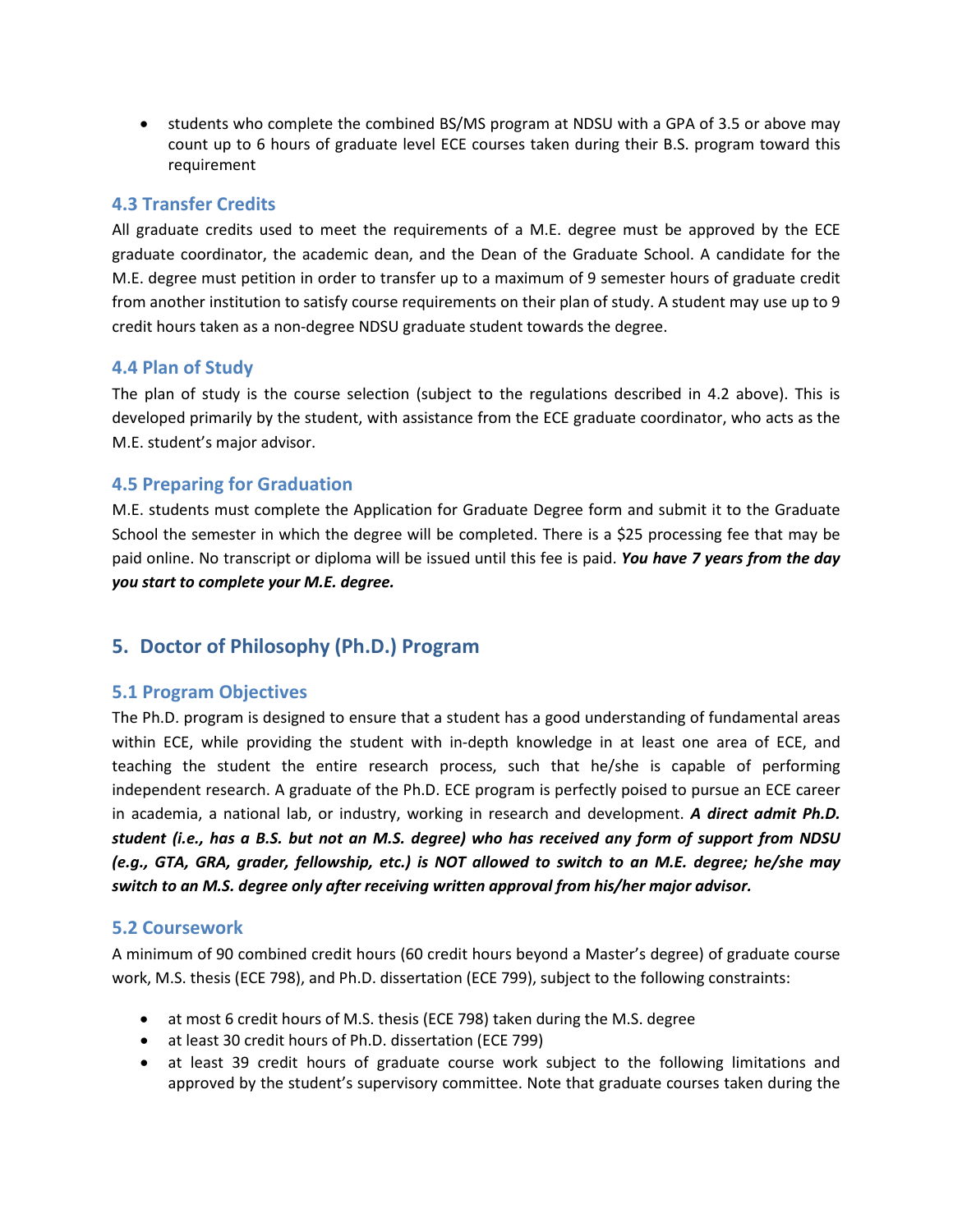M.S. degree count as part of these 39 hours, subject to approval of the student's supervisory committee and the graduate school.

- including ECE 702, to be taken in the first year
- including at most 12 hours of independent study, 796 or 896
- including at least 15 hours of didactic 7xx/8xx courses taken at NDSU, which excludes independent study, 796 or 896
- including at least 9 hours of didactic ECE 7xx courses, which excludes ECE 796
- including at least 6 hours outside ECE
- students who complete the combined BS/MS program at NDSU with a GPA of 3.5 or above may count up to 6 hours of graduate level ECE courses taken during their B.S. program toward this requirement

### <span id="page-10-0"></span>**5.3 Transfer Credits**

All graduate credits used to meet the requirements of a doctoral degree must be approved by the supervisory committee, the ECE graduate coordinator, the academic dean, and the Dean of the Graduate School. No more than 12 credit hours may be transferred by the petition process. Course work that is transferred does not reduce the total requirement of 60 credits for students with a master's degree in the same discipline.

#### <span id="page-10-1"></span>**5.4 Plan of Study**

The requirements are identical to those described for the M.S. program (see Section 3.4).

#### <span id="page-10-2"></span>**5.5 Qualifying Exam**

The purpose of the qualifying exam (QE) is to ensure that the Ph.D. student has sufficient knowledge in at least 4 fundamental areas of ECE before being awarded a Ph.D. in ECE. The written QE is offered once per year toward the beginning of the Fall semester (normally sometime in September). All PhD students are required to take the QE in the subsequent Fall semester after starting the ECE PhD program and pass all portions of the exam before the following Fall semester, in order to be eligible for continued support as an ECE TA or grader. For example, if you started at NDSU in Fall 2014 or Spring 2015, you must take the QE in Fall 2015, and either pass all 4 sections of the QE with at least a 70%, or pass (with an A or B) the corresponding course(s) for sections you failed before Fall 2016. If you skip taking the QE in Fall 2015, you will not be eligible for TA/grader support in Spring 2016 or thereafter until you satisfy all QE requirements. If you take the QE in Fall 2015, but fail one or more sections, you are still eligible for TA/grader support in Spring 2016, but will only be eligible for TA/grader support in Fall 2016 if you pass (with an A or B) all corresponding course(s) for sections you failed before Fall 2016.

The Ph.D. qualifying exam consists of four 2-hour written exams covering fundamental undergraduate ECE material in 4 of the following areas, selected by the student, with approval from his/her major advisor:

Circuits I Digital Design Electronics I Random Processes Signals & Systems Applied Electromagnetics Energy Conversion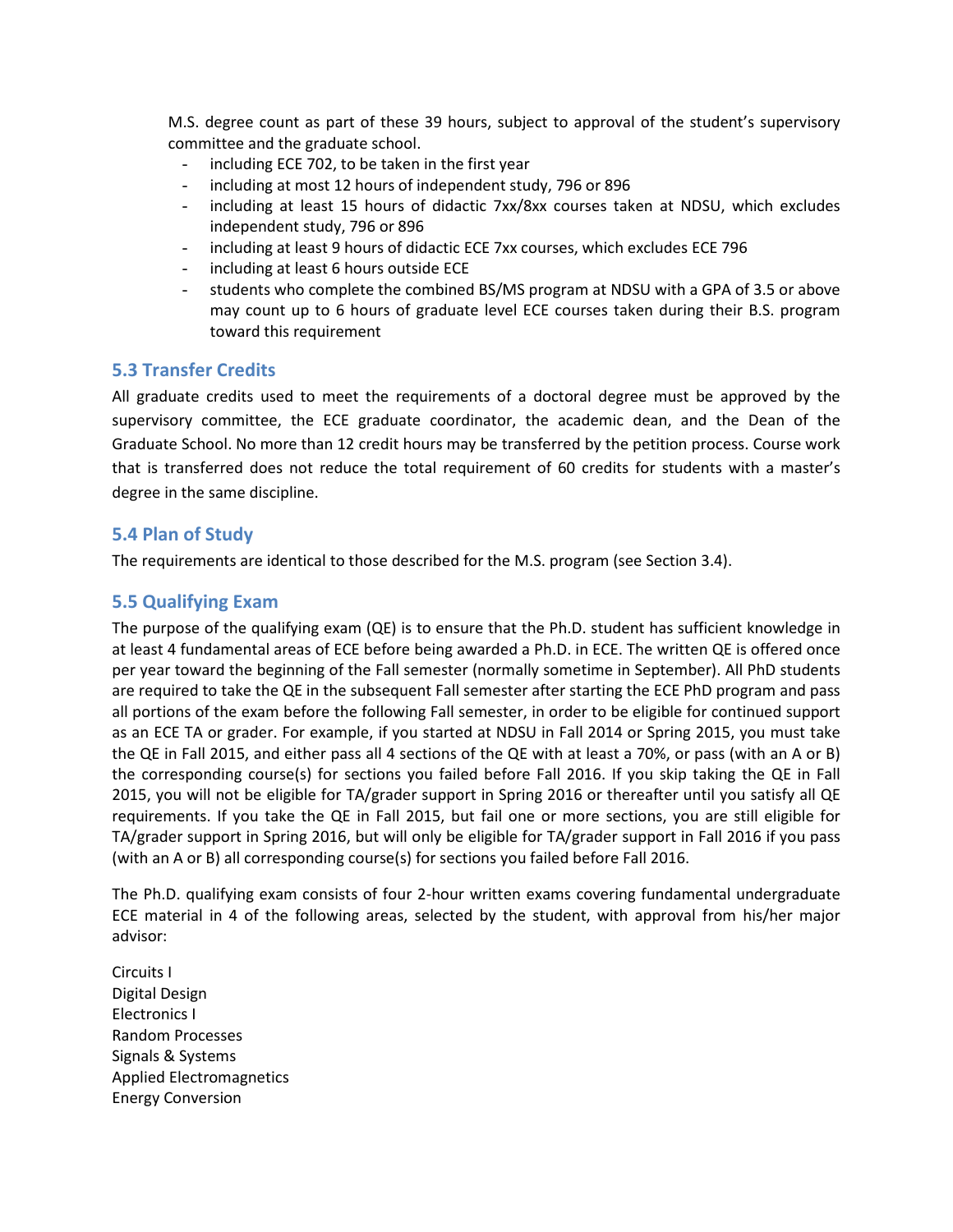Embedded Systems: non-processor specific assembly and C language programming Computer Organization Data Structures and Algorithms Other, as approved by student's supervisory committee

To pass, the student must achieve a score of 70% or above on each of the 4 chosen exams. If a student does not pass one or more exams, the student must take the corresponding undergraduate class(es) the next time offered and pass the course(s) with a grade of A or B. Note that undergraduate courses may not be covered by a student's tuition waiver; therefore, the student may have to pay to take an undergraduate course him/herself. Failure to pass the Ph.D. qualifying exam will result in dismissal of the student from the Ph.D. program.

Exam topic syllabi along with a sample QE for each topic area can be downloaded at [http://www.ndsu.edu/fileadmin/ece/info/QE\\_prep.zip](http://www.ndsu.edu/fileadmin/ece/info/QE_prep.zip) to help you prepare for the QE.

## <span id="page-11-0"></span>**5.6 Candidacy Exam**

The purpose of the candidacy exam is to ensure that the student has sufficient understanding of the technical literature in his/her field, and has formulated a research topic and plan that is sufficient for earning an ECE Ph.D. degree. The candidacy exam consists of a written (15 page max) and oral (approximately 30 minutes plus questions) proposal for his/her Ph.D. research, which is evaluated by his/her supervisory committee. This research proposal should include:

- objective of the student's work or the hypothesis he/she wishes to investigate
- explanation of why this topic is significant
- explanation of what others have done in the area
- explanation of how the student proposes to attack this problem
- preliminary results, and submitted, accepted, and published papers, if any
- expected results and implications

The written proposal must be given to the supervisory committee at least 7 days before the oral exam. A student must pass the qualifying exam before taking the candidacy exam. The candidacy exam is typically taken after most all courses have been completed, and must be taken at least one semester prior to the dissertation defense. Permission to schedule the oral examination must be requested of the Graduate School by the student's major adviser using the Request to Schedule Examination form. **The request to schedule must be received by the Graduate School at least two (2) weeks prior to the examination.** Notification by the Graduate School will confirm the scheduled examination. After passing both the qualifying exam and candidacy exam (together referred to as the comprehensive/preliminary exam by the graduate school), the student advances to Ph.D. candidacy.

### <span id="page-11-1"></span>**5.7 Dissertation Defense**

The candidate shall pass a final oral examination before being awarded the Ph.D. degree. The supervisory committee shall serve as the examining committee of which the major adviser shall serve as chair. Substitutions must be approved by the Dean of the Graduate School.

The final examination shall cover the dissertation and knowledge fundamental thereto. The candidate shall prepare for each member of the committee a written statement describing the Plan of Study, i.e., a list of courses, instructors, credits, grades, and dates taken. Permission to schedule the final examination must be requested of the Graduate School by the student's major adviser using the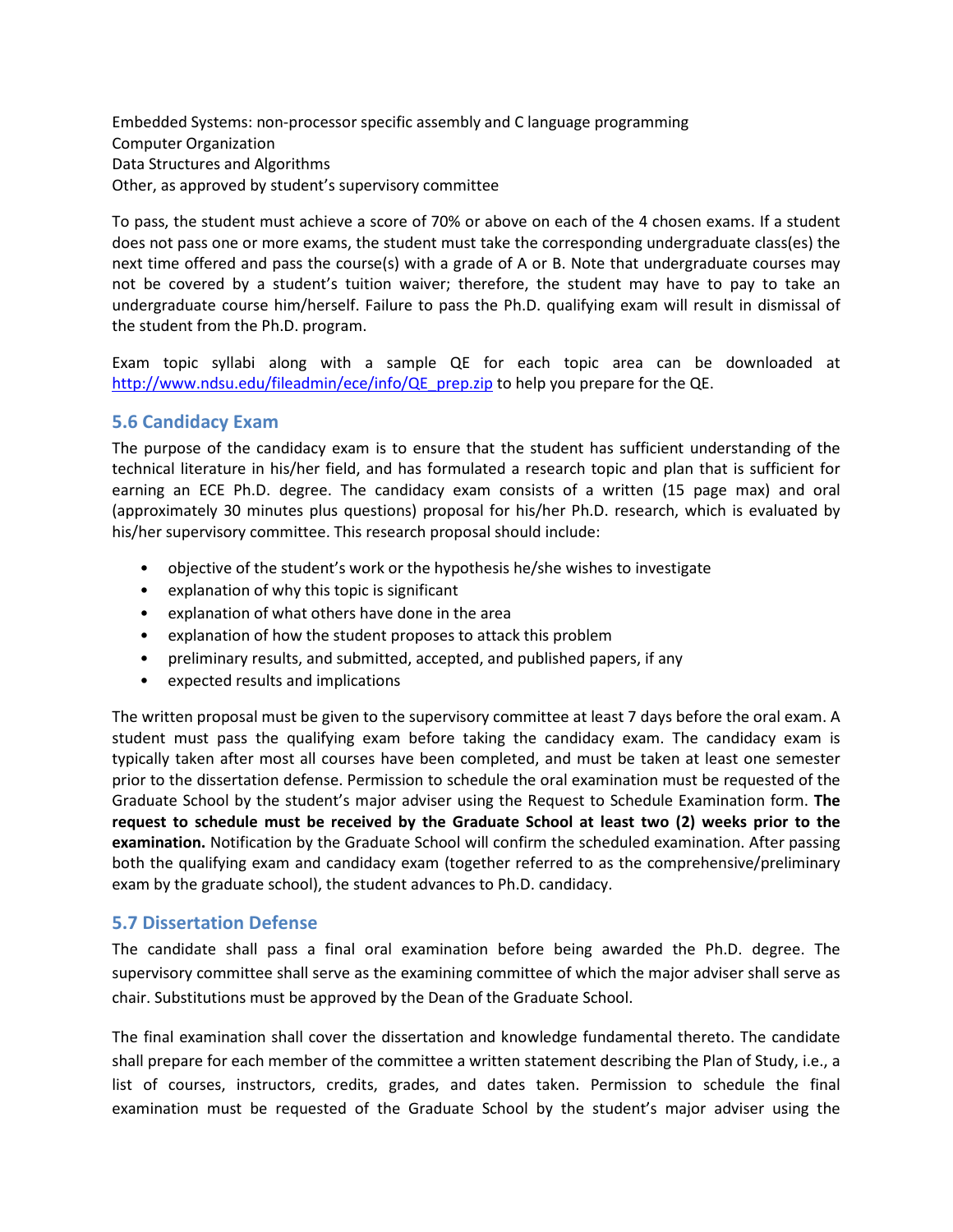Request to Schedule Examination form. **The request to schedule must be received by the Graduate School at least two (2) weeks prior to the examination.** Notification by the Graduate School will confirm the scheduled examination.

The dissertation in a near final form must be given to the committee members no fewer than seven (7) days prior to the examination. If this seven (7) day stipulation cannot be met, the student must either secure the concurrence of all committee members or reschedule the examination. At the conclusion of the examination, the examining committee shall record, in writing, approval or disapproval. The Report of Final Exam must be filed with the Graduate School within seven (7) days of the exam.

Continuous enrollment is required until all degree requirements are completed, including submitting final copies of the thesis. *You have 10 years from the day you start to complete your Ph.D. degree.* To participate in commencement, the student must have passed the final examination seven days prior to the commencement ceremony.

#### <span id="page-12-0"></span>**5.8 Publications**

*All doctoral students are required to have at least one paper accepted for publication in a peer reviewed journal prior to receiving their PhD degree***.** Acceptable journals are left up to the student's major advisor and supervisory committee. Evidence of publication should be presented to the supervisory committee at the final defense.

## <span id="page-12-1"></span>**5.9 Submission of Final Dissertation**

After the final examination, the student incorporates into the dissertation corrections suggested at the oral examination. The student, major adviser, and ECE graduate coordinator then sign the Checklist for Dissertations, Theses, and Papers; and one copy of the dissertation, printed on regular paper, is presented to the Graduate School for approval. This copy must be accompanied by a receipt from the Customer Account Services for the completion package. After approval, 6 final copies of the dissertation, on the required paper are to be presented, unbound, to the Graduate School. Two bound copies of the dissertation go to the university library. Three bound copies are for the student, the student's major adviser, and the ECE department. The sixth copy of the dissertation, accompanied by an additional copy of the title page and an additional copy of the Abstract signed by the major adviser, is sent to Bell & Howell for microfilming.

The student has 1 year from the date of the final examination to deliver the 6 final copies to the Graduate School and complete all other degree requirements. Should the dissertation not be deposited as specified or all other degree requirements not be completed, the student must repeat the final examination. If a period of time two years or greater lapses before the final copies are submitted, the student must reapply to the Graduate School and must register for a minimum of 2 credits. Degree date is based on the date when **final** copies are submitted to the Graduate School.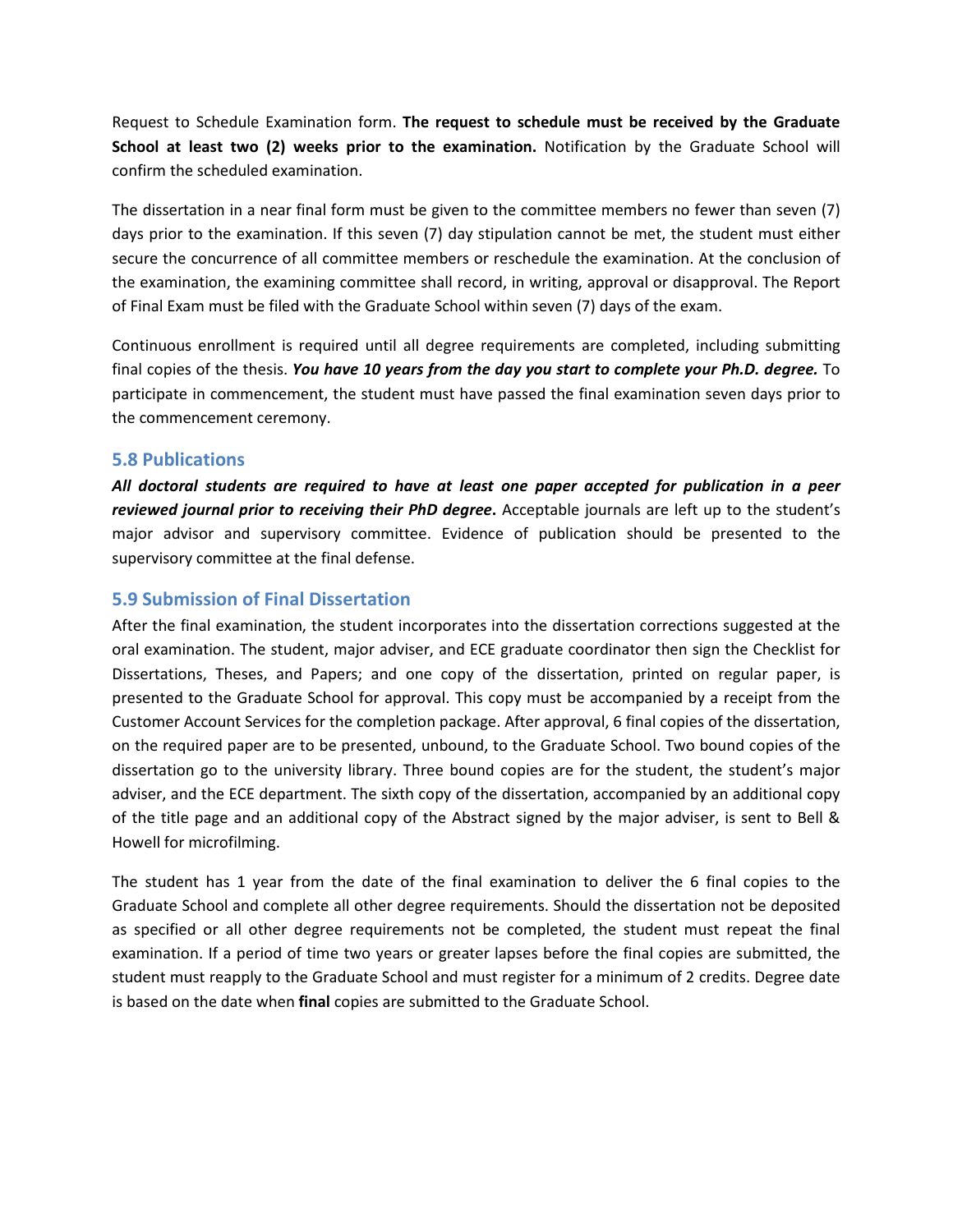## <span id="page-13-0"></span>**6. General Graduate Student Policies**

## <span id="page-13-1"></span>**6.1 Code of Academic Integrity**

Integrity is expected of every student in all academic work. The guiding principle of academic integrity is that a student's submitted work must be the student's own. In particular, conduct prohibited by the NDSU Code of Academic Integrity consists of all forms of academic dishonesty, including, but not limited to:

- Cheating, fabrication, facilitating academic dishonesty, and plagiarism;
- Submitting an item of academic work that has previously been submitted without fair citation of the original work or authorization by the faculty member supervising the work;
- Modifying any academic work to obtain additional credit in the same class unless approved in advance by the faculty member; failure to observe rules of academic integrity established by a faculty member for a particular course; and attempting to commit an act prohibited by this Code.

For example, it is an acceptable practice to work with other students or use on-line resources (such as solutions manuals) to gain understanding and to learn how to solve a type of problem. However, the actual doing of the problems should be your own work. It is not acceptable to have someone else do your work or to copy solutions from an on-line resource. Since this would be copying someone else's work, you must document who did the actual work. This may result in you receiving a zero for this assignment since you did not actually do the work yourself. If you do not document who did the actual work, you are claiming this work as your own – and may face more severe repercussions.

As a second example, it is acceptable to read several references, develop your own opinions, and summarize existing literature (with reference to these sources). It is not acceptable to copy part of a reference and submit it as your own work since i) you are not demonstrating that you understand the material, ii) all sources are biased. You often need to read several sources and develop your own opinion on what is right (even in engineering), and iii) you are taking credit for someone else's work.

Any attempt to commit an act prohibited by these rules shall be subject to sanctions to the same extent as completed acts. All students are also required to abide by the College of Engineering Honor Code [\(http://www.ndsu.edu/coe/undergraduate\\_students/honor\\_code/\)](http://www.ndsu.edu/coe/undergraduate_students/honor_code/).

## <span id="page-13-2"></span>**6.2 Credit Load**

A full time student is defined as the following:

- 9 Credits: Graduate students with no departmental support (0 hours/week)
- 6 Credits: Graduate assistants in quarter-time or half-time status (10 or 20 hours/week of departmental support)

Graduate assistants wishing to register for more than 15 credits in a regular semester shall secure the approval of their major advisor, academic dean, and the Dean of Graduate School.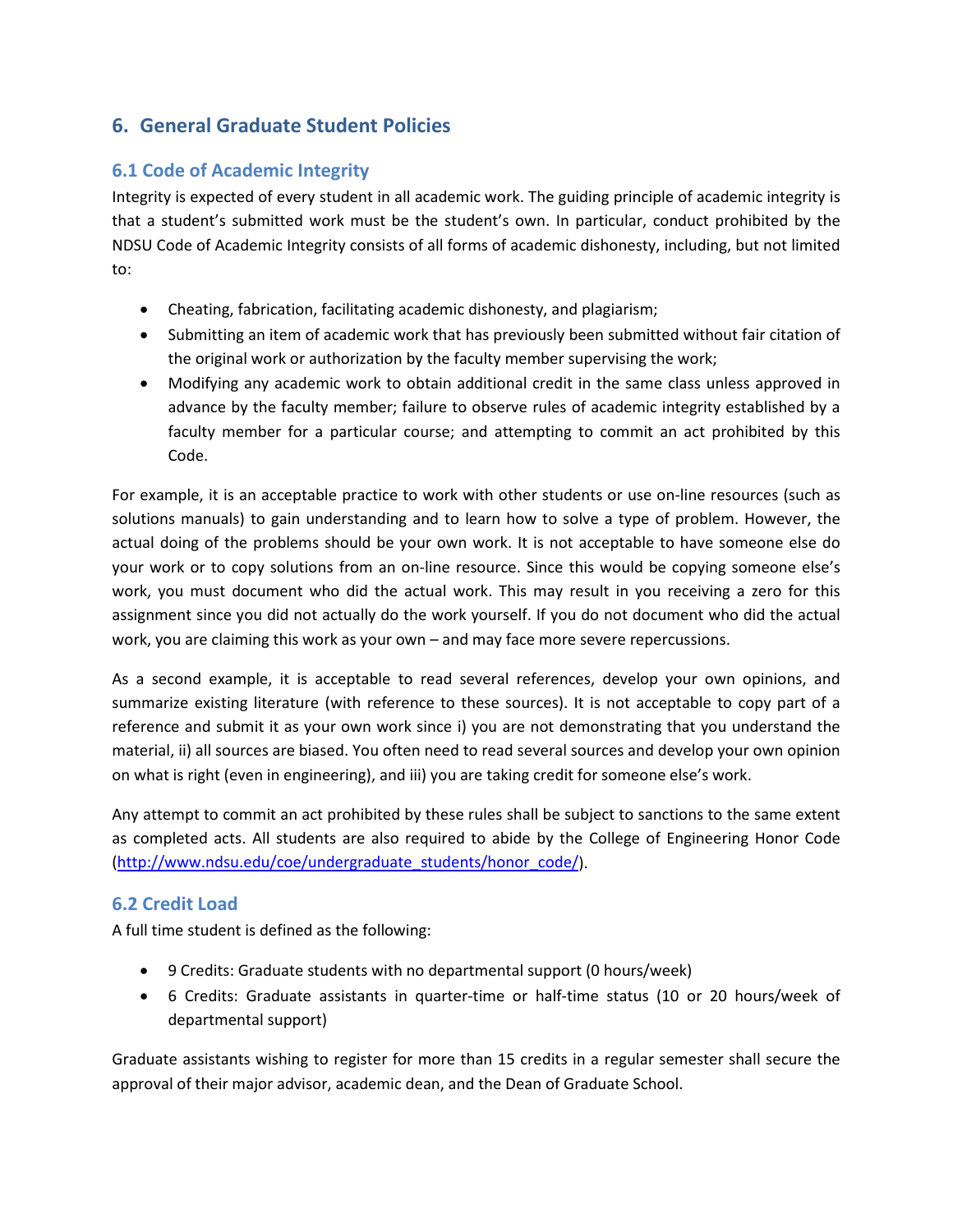## <span id="page-14-0"></span>**6.3 Academic Standing**

Every graduate student should strive to keep their GPA above 3.0. The "status" of a student is governed by the GPA, as explained below.

*Good Status*: The student's GPA is 3.00 or above. Students in good status are eligible to graduate, eligible for TA, RA, and grader support, and are eligible for tuition waivers (pending support). Any semester a student's GPA rises to 3.00 or above, the student's status returns to "Good" regardless of its previous state.

Failure to maintain "*Good*" status may lead to the following consequences.

*Academic Warning*: The first semester the student's GPA drops below a 3.00, the student will be placed on Academic Warning. Academic Warning means that the student should be concerned about their grade point, and work especially hard the following semester to bring his/her grade point average above a 3.00. Students on Academic Warning are not eligible to graduate, but are eligible for, but NOT likely to receive, TA, RA, or grader support, and tuition waivers (pending support).

*Academic Probation*: The second consecutive semester a student's GPA is below a 3.00, the student will be removed from Academic Warning and placed on Academic Probation. Academic Probation is a warning that the student is very close (one semester away) from removal from the NDSU graduate school. Likewise, that student needs to concentrate on his/her studies to bring their GPA above a 3.00.

Students on Academic Probation are **NOT** eligible for TA, RA, or grader support and cannot receive tuition waivers. While on Academic Probation, the student is expected to dedicate full time on their classes and on bringing their GPA above a 3.00.

*Academic Suspension*: The third consecutive semester a student's GPA is below a 3.00, the student will be moved from Academic Probation to Academic Suspension. Students on Academic Suspension are no longer eligible to take classes from NDSU, to receive TA, RA, or grader support, or receive a tuition waiver.

## <span id="page-14-1"></span>**6.4 Termination**

Graduate level courses are high-level courses, which assume a solid foundation in the student's B.S. degree and hard work at the graduate level. In rare situations, it may become evident that a student is not going to complete their graduate program. In these situations, the department may terminate the student's graduate standing in the ECE department. These situations can include the following:

• Failure to maintain a 3.00 GPA or higher:

The first semester a student's GPA falls below 3.00, the student will be placed on academic warning. If the student fails to bring his/her GPA to 3.00 or above the following semester, the student's supervisory committee may decide to terminate the student's enrollment in the ECE graduate program. In rare situations, the committee may elect to place that student on Academic Probation, allowing that student one more semester to bring his/her GPA to 3.00 or above.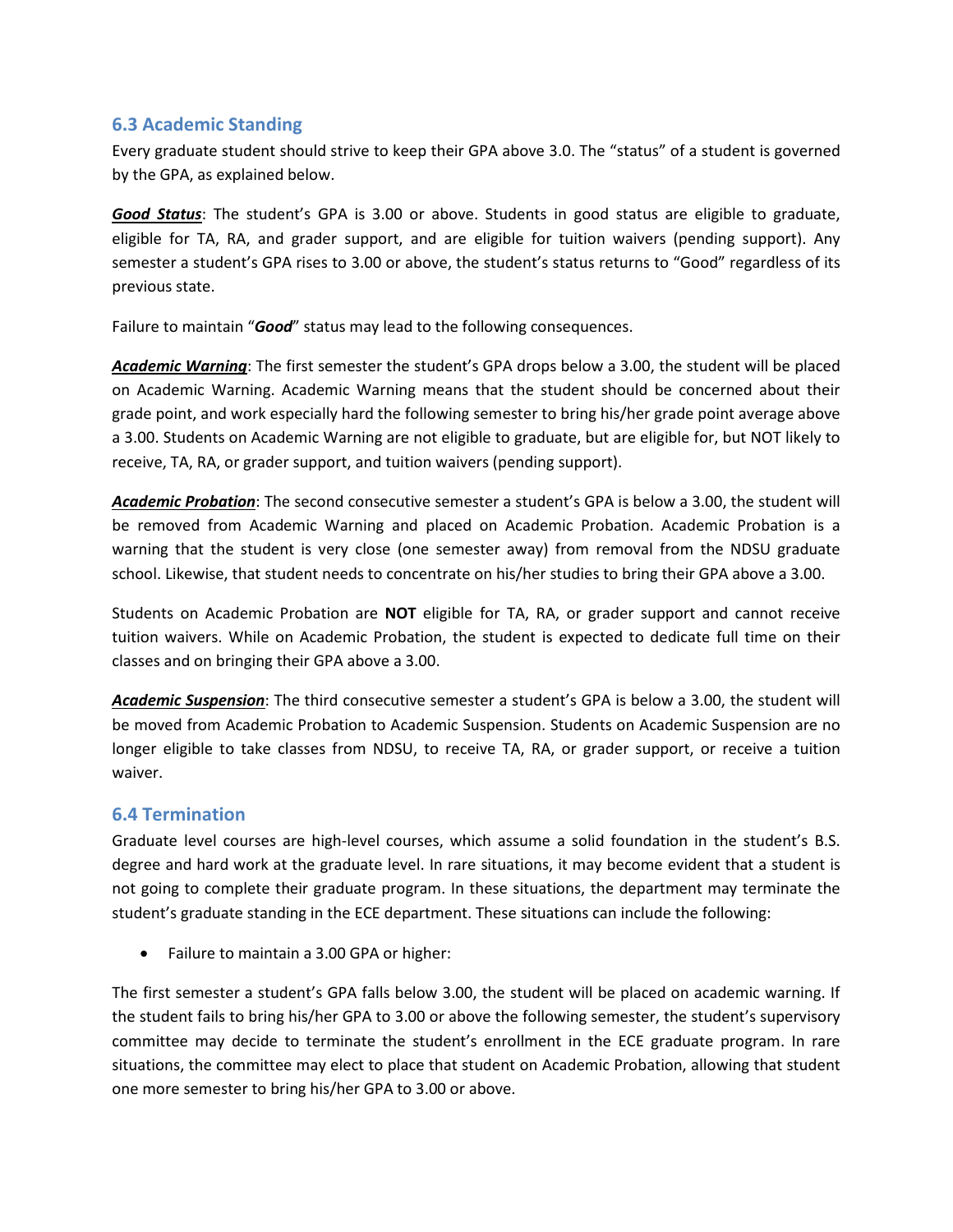• Failure to make adequate progress in his/her graduate studies:

Each semester, all students are expected to meet with their major advisor and supervisory committee for a progress report. If all members of this committee feel the student is making unacceptable progress and recommend that the student does not continue with their graduate studies, the student's status as a graduate student in the ECE program will be terminated. Students may appeal this termination to the dean of the graduate school.

### <span id="page-15-0"></span>**6.5 Faculty Advisor**

Incoming M.S. and Ph.D. students admitted under the preferred avenue (see Section 2.3.B) will be assigned the recommending professor as their major advisor. M.S. students admitted under the secondary avenue (see Section 2.3.B) will have 1 semester to select a mutually agreeable major advisor. Ph.D. students admitted under the secondary avenue (see Section 2.3.B) will have 2 semesters to select a mutually agreeable major advisor. The ECE Graduate Coordinator will be the faculty advisor for all M.E. students. Both M.S. and Ph.D. students are expected to form their supervisory committee by the end of their first year. All graduate students are expected to complete an initial Plan of Study by the end of their first year. The ECE Graduate Coordinator will assist with the admission process, selecting classes for M.E. students and M.S. and Ph.D. students without a major advisor, and pairing an M.S. or Ph.D. student admitted without an advisor, with an appropriate major advisor, based on the student's research interests.

The major advisor will serve as the student's mentor, assist the student in selecting their supervisory committee (for M.S. and Ph.D. students), assist the student in preparing their Plan of Study, and help to ensure that the student is making satisfactory progress toward completion of their degree. For students pursing an M.S. or Ph.D., the advisor also provides guidance in the selection of a research topic, supervises the research, and serves as the thesis/dissertation director.

### <span id="page-15-1"></span>**6.6 Switching Major Advisors**

<span id="page-15-2"></span>Your advisor will work with you to select appropriate courses, supervise your research, and mentor you. This often takes a considerable amount of time and funding; and your success directly impacts your major advisor's career, in terms of quality and quantity of research work, which leads to publications, research funding, and graduate students completing their degrees. Therefore, it is strongly discouraged to switch major advisors; doing so requires written consent of both your current advisor and your new proposed advisor. If your current advisor does not consent, you may appeal to the ECE Graduate Coordinator and ECE Department Chair, who will consult with both you and your advisor. Your appeal to switch advisors will only be granted in extenuating circumstances. "The topic is too difficult" or "my advisor expects me to work too much" are NOT valid reasons for switching advisors. If this is the case, you need to work harder to get the job done; graduate school is not supposed to be easy.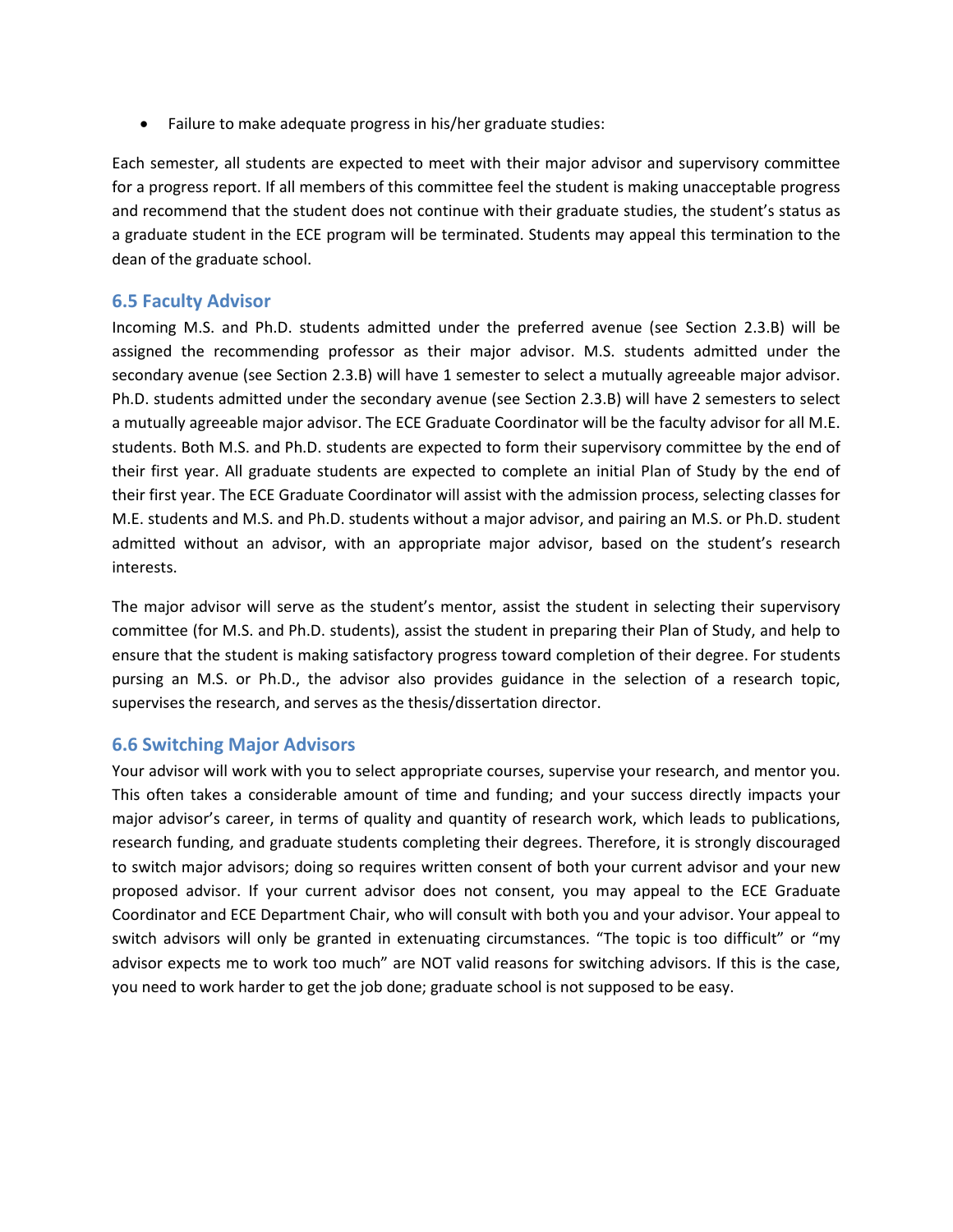### **6.7 Switching Between Degrees**

Refer to Sections 3.1, 4.1, and 5.1.

Any proposed transfer between degree options that requires written approval of the major advisor may be appealed to the ECE Graduate Coordinator and ECE Department Chair if your advisor does not consent. They will consult with both you and your advisor; and your appeal will only be granted in extenuating circumstances.

#### <span id="page-16-0"></span>**6.8 Graduate Assistant Expectations**

At the beginning of every semester, each TA/grader will sign a contract that clearly states their responsibilities for the semester and their performance criteria for subsequent employment as a TA/grader. These will include their assigned TA/grader duties, their specific research goals for the semester (determined by their major advisor), satisfactory performance in their TA/grader duties, satisfactory performance in their research work (as determined by their major advisor at the end of the semester), and satisfactory performance in their course work. Failure to satisfy any portion of their contract, including TA/grader responsibilities, course work, or research work will be grounds for the ECE department to discontinue TA/grader support for that student.

Typically, departmental support (TA/grader) is provided up to 2 years for M.S. students and up to 4 years for Ph.D. students. RAs are hired by an individual faculty member from his/her personal research funds; hence, continued employment as an RA is at the sole discretion of that faculty member. A student must be registered for course credit during the semester in order to receive an assistantship.

Typical reasons for discontinuing a student's assistantship, and subsequently tuition waiver, include, but are not limited to, the following:

- A student does not abide by the appointment contract
- A student fails to perform tasks as assigned. Lab TAs are required to arrive punctually to the lab and remain in the lab for the entire duration of the class or until all students have completed the lab. Graders are required to return grading assignments to the instructor in a timely manner.
- A student is not making adequate degree progress, including both coursework and research. Performing research is a major graduation requirement for both the M.S. and Ph.D. degrees; therefore, research must be done on a continual basis, not just toward the end of your studies. Students supported as a TA are still expected to make satisfactory progress on their research during their time as a TA.
- A student is not making satisfactory research progress
- A student is placed on Academic Warning or Academic Probation
- A student fails to register for the minimum number of credit hours required
- A student persistently refuses to follow reasonable advice and counsel of faculty in carrying out assistantship obligations
- A student fails to comply with responsibilities as an employee set forth in the *Graduate Bulletin*, department rules and regulations governing assistantships, or the terms of sponsored research agreements that fund the assistantship
- A student's personal conduct is in violation of the NDSU Code of Student Behavior, state or federal law, or general university regulations